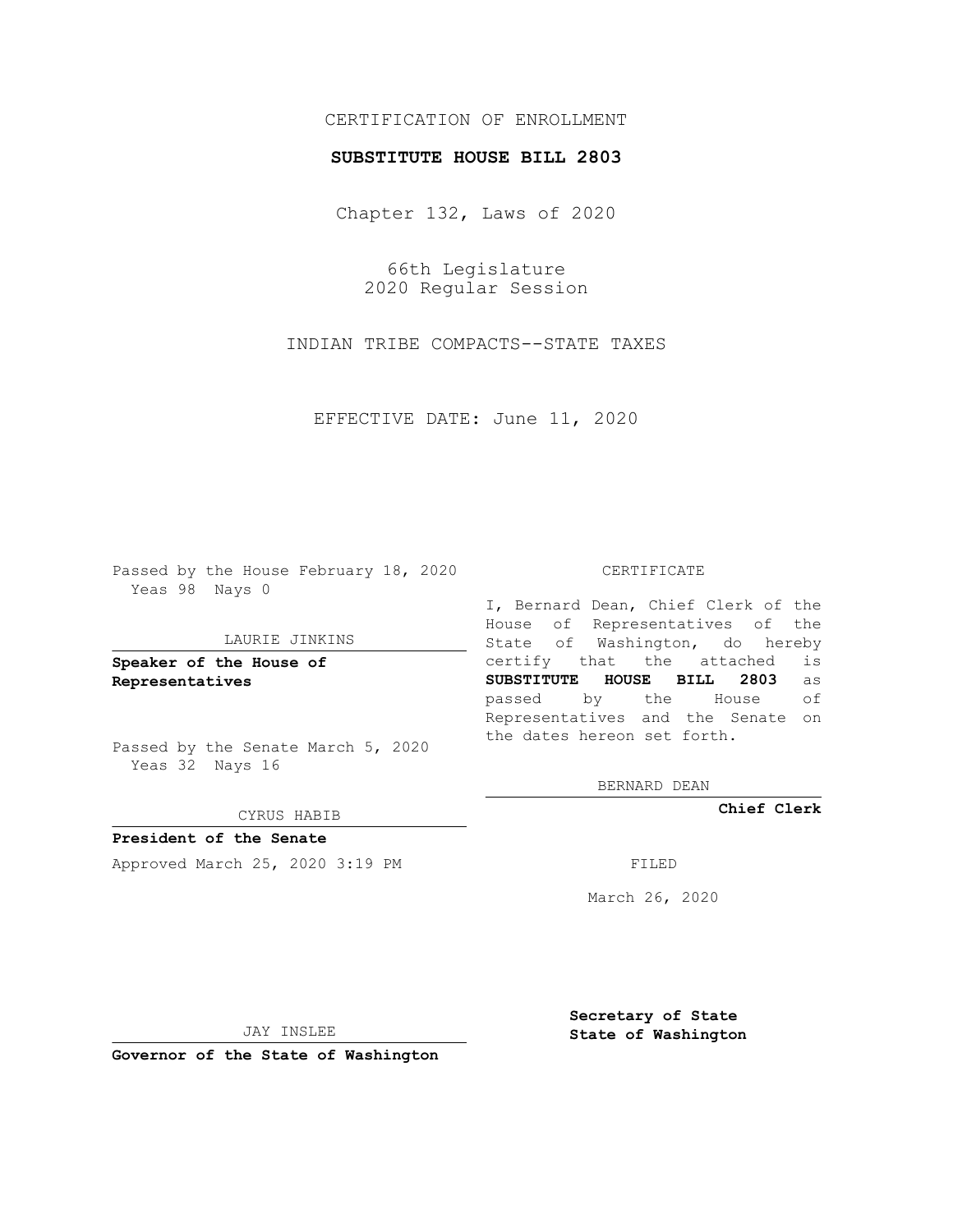## **SUBSTITUTE HOUSE BILL 2803**

Passed Legislature - 2020 Regular Session

## **State of Washington 66th Legislature 2020 Regular Session**

By House Finance (originally sponsored by Representatives Tarleton, Robinson, Sells, Lekanoff, Gregerson, Chapman, Orwall, Peterson, Tharinger, and Pollet; by request of Department of Revenue)

READ FIRST TIME 02/10/20.

 AN ACT Relating to authorizing the governor to enter into compacts with Indian tribes addressing certain state retail sales tax, certain state use tax, and certain state business and occupation tax revenues, as specified in a memorandum of understanding entered into by the state, Tulalip tribes, and Snohomish county, in January 2020, and including other terms necessary for the department of revenue to administer any such compact; adding new sections to 8 chapter 43.06 RCW; and creating a new section.

BE IT ENACTED BY THE LEGISLATURE OF THE STATE OF WASHINGTON:

 NEW SECTION. **Sec. 1.** A new section is added to chapter 43.06 11 RCW to read as follows:

 (1) The legislature intends to further the government-to- government relationship between the state of Washington and federally recognized Indian tribes in the state of Washington by authorizing the governor to enter into compacts concerning the state's retail sales, use, and business and occupation taxes on certain activities.

 (2) The legislature finds that these compacts will benefit all Washingtonians by providing a means to promote economic development and providing needed revenues for tribal governments and Indian 20 persons.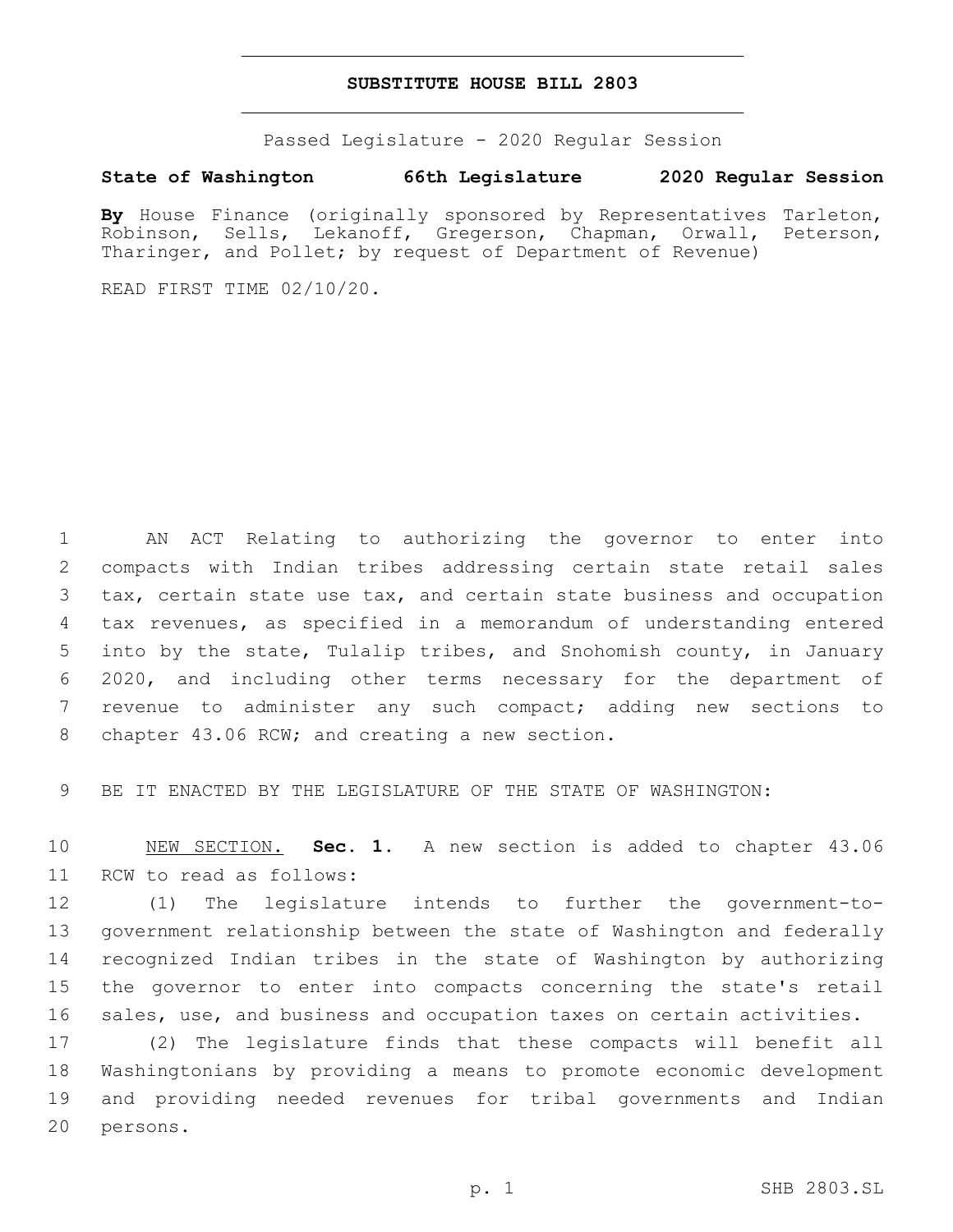(3) The state and the tribes have a long-standing history of working together to develop cooperative agreements on taxation for cigarettes, fuel, timber, and marijuana. It is the legislature's intent, given the positive experiences from the nearly two decades of cooperation, to build on these successes and provide the governor with the authority to address state sales, use, and business and 7 occupation taxes on certain activities.

 (4) In addition, it is the legislature's intent that these compacts will have no impact on the taxation of any transaction that is the subject of other compacts, contracts, or agreements authorized 11 elsewhere in this chapter.

 NEW SECTION. **Sec. 2.** A new section is added to chapter 43.06 13 RCW to read as follows:

 (1)(a) The governor may enter into compacts with tribes 15 concerning revenue collected by the state from the state sales tax, 16 state use tax, and certain state business and occupation taxes, to the extent these taxes are imposed on qualified transactions. All compacts must meet the requirements under this section.

 (b)(i) Except with regard to the terms of a compacting tribe's qualified capital investment, the governor may delegate the authority 21 to negotiate compacts to the department.

 (ii) In negotiating the terms of a compacting tribe's qualified capital investment, the governor must be satisfied that the compacting tribe's qualified capital investment is substantially proportionate to the compacting tribe's estimated tax revenue under the compact as compared to qualified capital investments contained in other compacts. For purposes of estimating a compacting tribe's tax revenue under a compact, tax revenue from new development is not 29 included in the estimate.

 (2) Any compact authorized under this section must include provisions that allow the compacting tribe to receive, beginning on the compact's implementation date, the following amounts of tax collected on qualified transactions and received by the state:

 (a) One hundred percent of certain state business and occupation 35 tax revenues;

 (b) The first five hundred thousand dollars of the total amount of state sales tax and state use tax collected during each calendar year from taxpayers, regardless of whether the taxpayers meet the requirements of a new development. If this five hundred thousand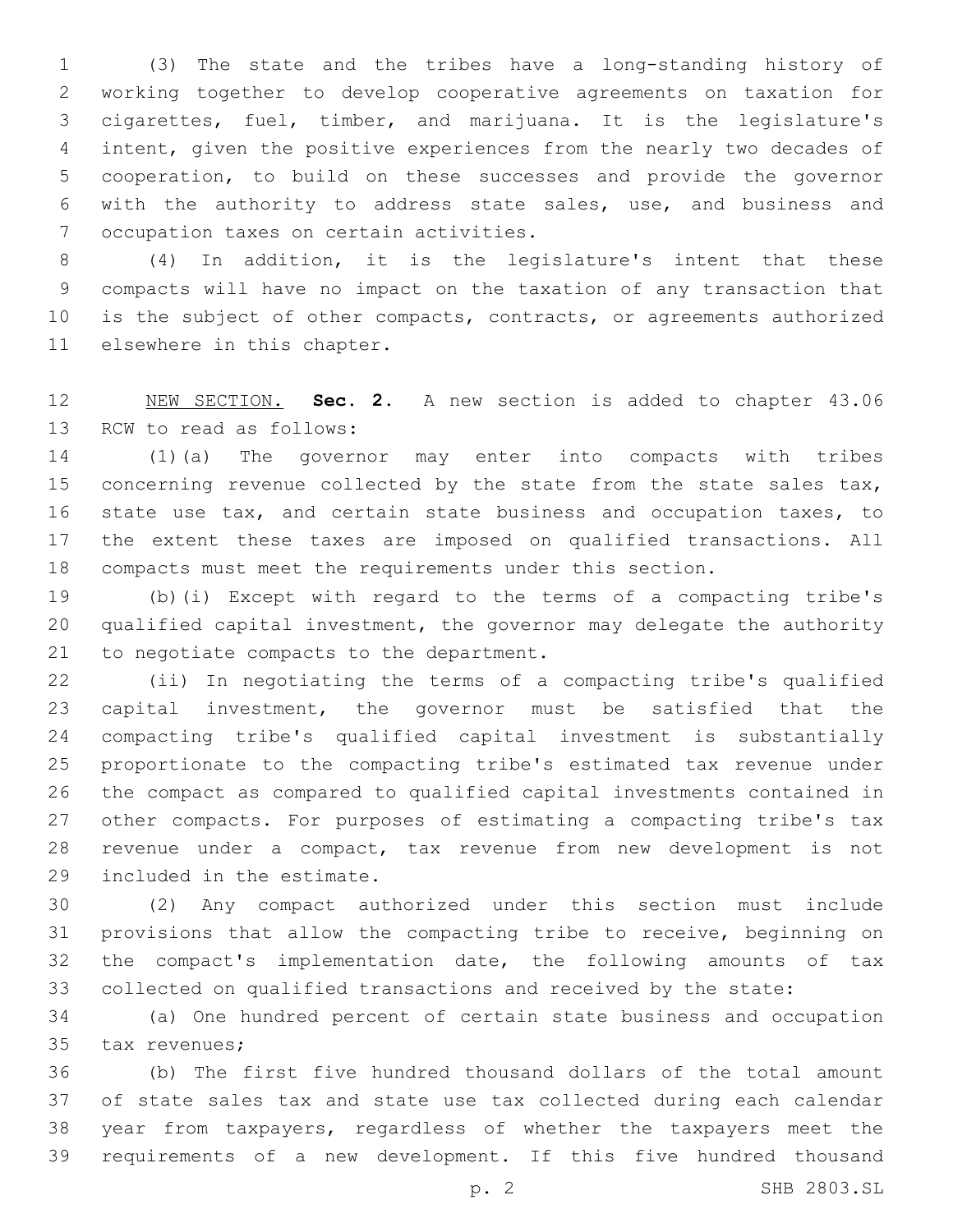dollar cap is reached during a calendar year, any amounts collected from taxpayers that do not meet the requirements of a new development will be deemed to have been collected and applied to the cap first, but only in the calendar month in which the cap is reached;

 (c) The following amounts of state sales tax and state use tax collected during each calendar year from taxpayers meeting the 7 requirements of a new development:

 (i) Twenty-five percent of any amount over the cap described in 9 (b) of this subsection (2); or

 (ii) Sixty percent of any amount over the cap described in (b) of this subsection (2), if the compacting tribe has completed a 12 qualified capital investment; and

 (d) Beginning January 1st of the fourth calendar year following 14 the signing of the compact, the following amounts of state sales tax and state use tax collected during each calendar year from taxpayers that do not meet the requirements of a new development:

 (i) Twenty-five percent of any amount over the cap described in 18 (b) of this subsection  $(2)$ ; or

 (ii) Fifty percent of any amount over the cap described in (b) of this subsection (2), if the compacting tribe has completed a 21 qualified capital investment.

 (3) The parties to any compact must agree to include the 23 following provisions in the compact:

 (a) A process for determining when any qualified capital 25 investment is complete;

26 (b) A process to verify compliance with the terms of the compact;

 (c) A delineation of the respective roles and responsibilities of 28 the compacting tribe and the department;

 (d) A process to resolve disputes, including the use of a 30 nonjudicial process;

 (e) An agreement that the compact resolves all current and future disputes between the compacting tribe and state and local taxing authorities, while the compact is in effect, to the extent such disputes relate to the levying, assessment, and collection of taxes 35 related to the following:

 (i) Transactions between nonmembers, where such transactions are subject to any state sales tax, local sales tax, and any other taxes in effect or authorized as of the effective date of this section, except for any business and occupation tax under chapter 82.04 RCW other than certain state business and occupation taxes;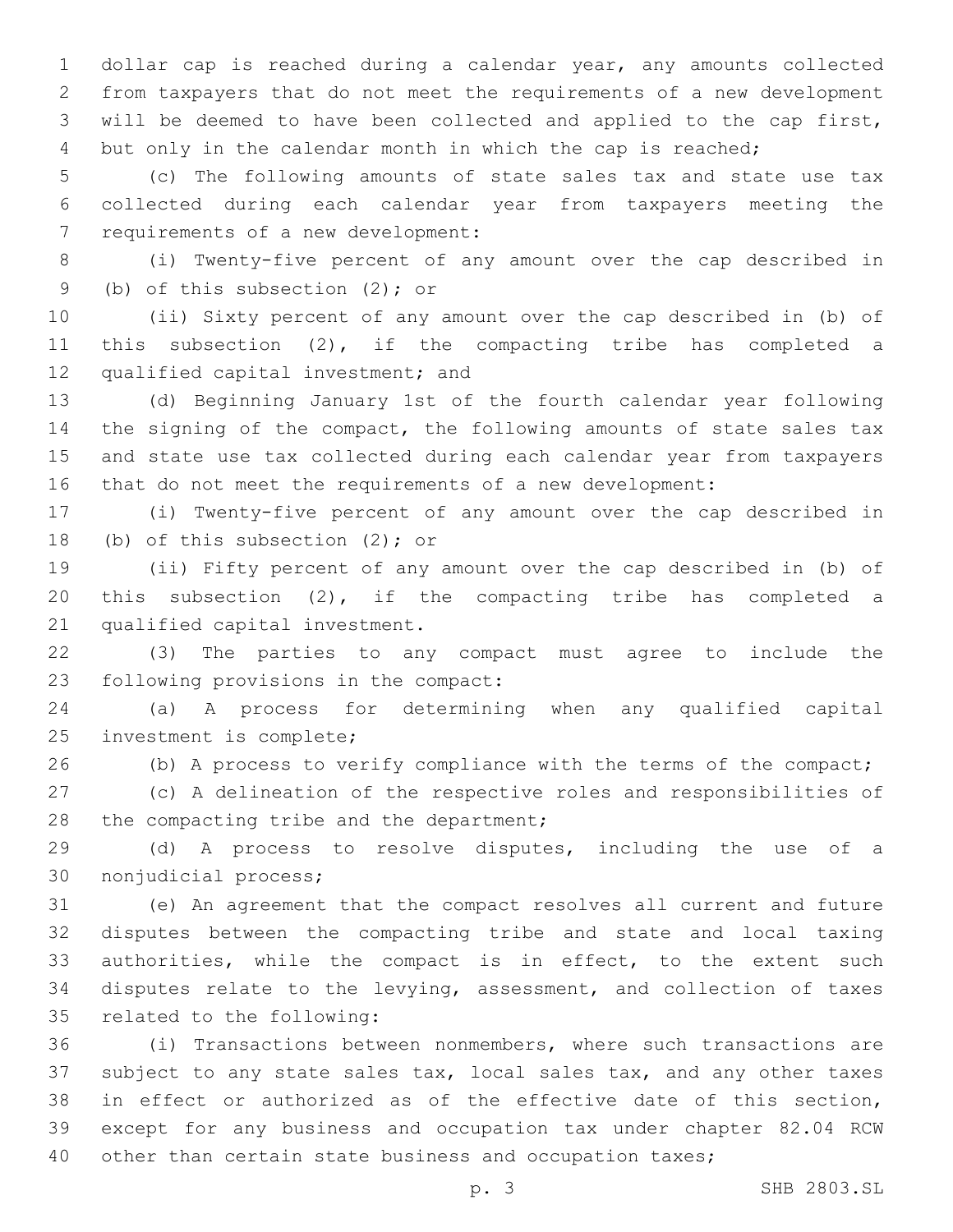(ii) State and local use tax imposed on nonmembers and sourced to a location within the Indian country of the compacting tribe pursuant 3 to RCW 82.32.730; and

 (iii) State and local personal property taxes imposed on 5 nonmembers;

 (f) An agreement that in the event of a change in state tax laws that affects the negotiated terms of a compact, or a change in the department's interpretation regarding the property taxation of 9 nonmember-owned improvements on Indian trust land:

 (i) The parties must discuss in good faith any changes in the compact or this section that may be appropriate to preserve the 12 intended benefits of the compact; and

 (ii) A compacting tribe may terminate the compact if the good faith discussions do not result in a mutually satisfactory 15 resolution;

 (g)(i) An agreement that the department must perform all functions related to the administration and collection of the taxes collected on qualified transactions. The department may not impose 19 any charge on a compacting tribe for these services. However, the department may seek legislative appropriations to cover its administrative costs associated with compact negotiations and 22 administration.

 (ii) As part of the department's authority under (g)(i) of this subsection (3), the department will apply the provisions contained in Title 82 RCW insofar as they are applicable to the taxes at issue in 26 any compact authorized under this section;

 (h) An agreement that the compacting tribe will provide information the department determines is necessary to fulfill the department's tax administration obligations under the compact, including information related to parcel ownership and business 31 operations in the compact covered area; and

 (i) Terms specifying the duration of the compact, and any related 33 terms.

 (4)(a) A compacting tribe may examine department records related to the payment of tax amounts to the compacting tribe. The compacting tribe must agree to keep information obtained from the department pursuant to a compact confidential to the same extent as the department is required to keep that information confidential pursuant 39 to RCW 82.32.330.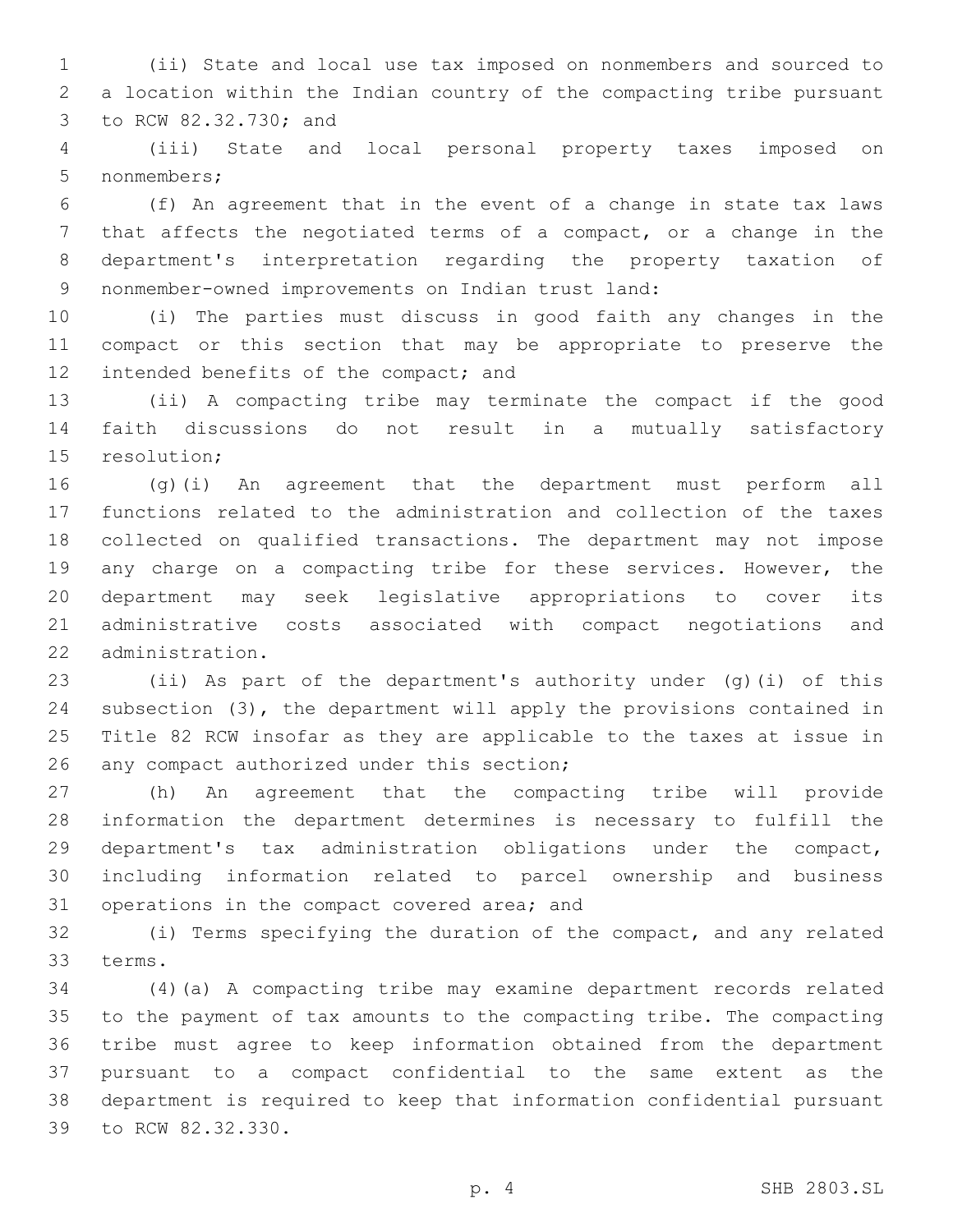(b) Information received by the state or open to state review under the terms of a compact is deemed tax information under RCW 82.32.330.3

 (5) The amounts in subsection (2) of this section must be paid to the compacting tribe on a monthly basis within sixty days after the department receives the tax amounts.6

 (6) All refunds and credits the department issues to taxpayers of amounts previously paid to the compacting tribe under the terms of a 9 compact will be charged to the compacting tribe.

 (7) Funds dedicated under RCW 82.08.020 and 82.12.0201 to the performance audits of government account under RCW 43.09.475 are not 12 reduced by any payment to the compacting tribe.

 (8) The department may adopt rules as may be necessary to 14 administer the provisions of this section.

 (9) This section does not affect the depositing of state sales 16 tax, state use tax, and certain state business and occupation tax into the general fund as required by RCW 82.32.380.

 (10) The definitions in this subsection apply throughout this section unless the context clearly requires otherwise.

 (a) "Certain state business and occupation tax" means the tax imposed in chapter 82.04 RCW with respect to any qualified transaction as defined in (o)(i) of this subsection (10).

(b) "Compact" means a compact authorized by this section.

 (c)(i) "Compact covered area" means: (A) Trust land, whether located within or outside of the boundaries of the compacting tribe's reservation; and (B) fee land within the boundaries of the compacting tribe's reservation and under tribal or tribal-member ownership.

 (ii) For purposes of this subsection (10)(c), "tribal or tribal- member ownership" means fee land with a greater than fifty percent ownership interest being held by any combination of the compacting 31 tribe or its tribal members.

 (iii) "Compact covered area" does not include any land that, as of the effective date of this section, was fee land in which one or more nonmembers held a majority ownership, but only with respect to:

 (A) A business that was in operation on that land as of the effective date of this section and continues to be in operation on 37 that same land; or

 (B) A substantially similar successor business to a business described in (c)(iii)(A) of this subsection (10) is in operation on 40 that same land.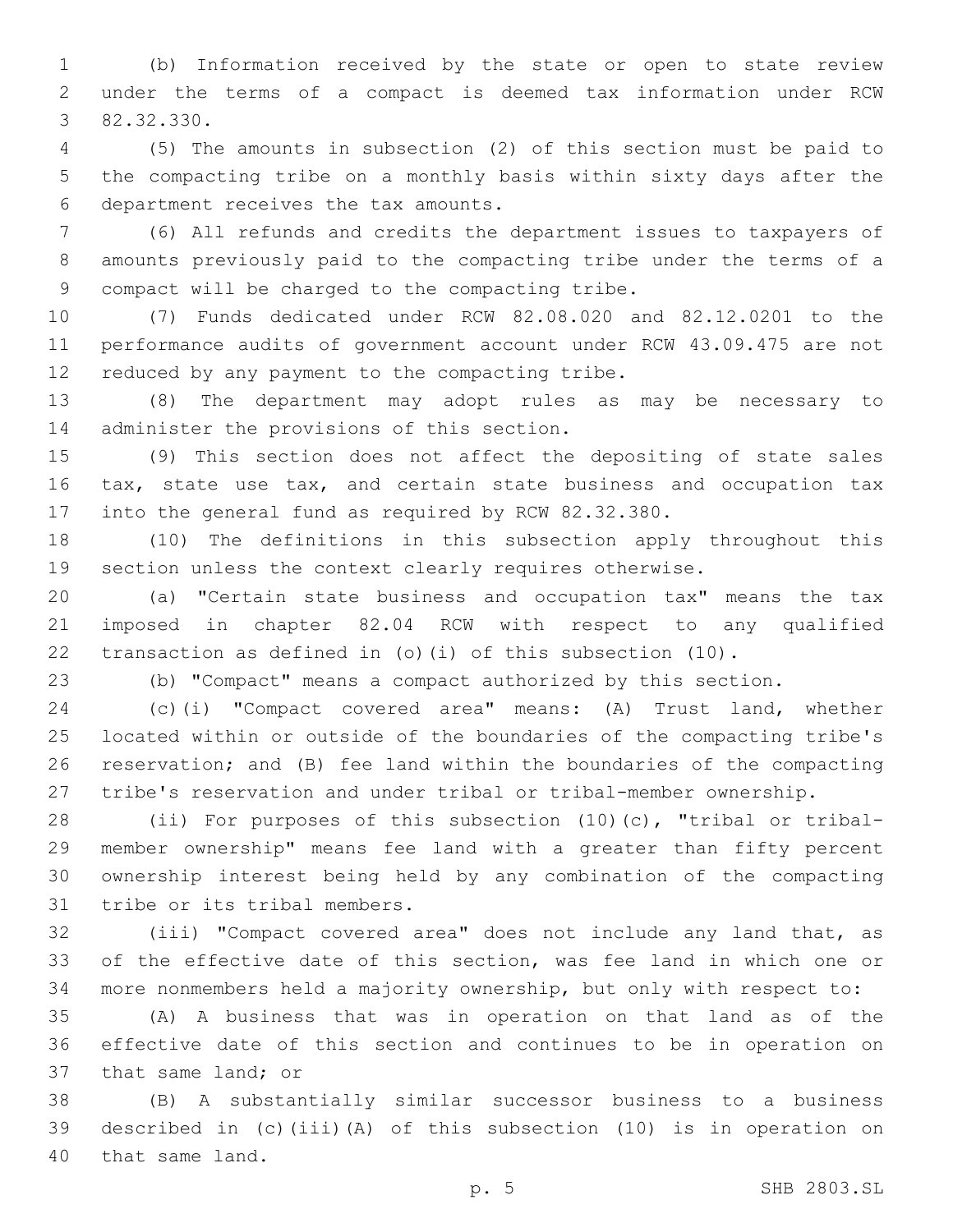(d) "Compacting tribe" means, with respect to any specific 2 compact, the tribe that is a party to the compact.

(e) "Department" means the department of revenue.

 (f) "Implementation date" means the date, negotiated by the parties to the compact, on which the department is required to begin administering the terms of such compact.6

 (g) "Indian country" has the same meaning as provided in 18 U.S.C. Sec. 1151, as existing on the effective date of this section.

 (h) "Indian reservation" means all lands, notwithstanding the issuance of any patent, within the boundaries of areas set aside by the United States for the use and occupancy of Indian tribes by treaty, law, or executive order, or otherwise designated or described "reservation" by any federal act, and that are currently recognized as "Indian reservations" by the United States department of the interior. The term applies to all land within the boundaries of the Indian reservation, regardless of whether the land is owned by 17 nonmembers, tribal members, or an Indian tribe.

 (i) "Indian tribe" or "tribe" means a federally recognized Indian tribe located at least partially within the geographical boundaries of the state of Washington and includes its enterprises, 21 subsidiaries, and constituent parts.

 (j) "Local sales tax" means any sales tax that a local taxing authority is authorized to impose under chapter 82.14 RCW, RCW 24 81.104.170, or any other provision of state law.

 (k) "Local use tax" means any use tax that a local taxing authority is authorized to impose under chapter 82.14 RCW, RCW 27 81.104.170, or any other provision of state law.

 (l) "New development" means, with respect to any specific compact and the compact covered area associated with that compact, a person 30 that:

 (i) Is subject to state sales tax or state use tax collection or payment obligations as a result of business activity within the 33 compact covered area;

 (ii) Conducts business operations in a structure within the compact covered area, and construction of that structure began on or after the date the compact is signed by the parties, but not including any such construction involving the renovation of or addition to a structure existing before the date the compact is 39 signed by the parties; and